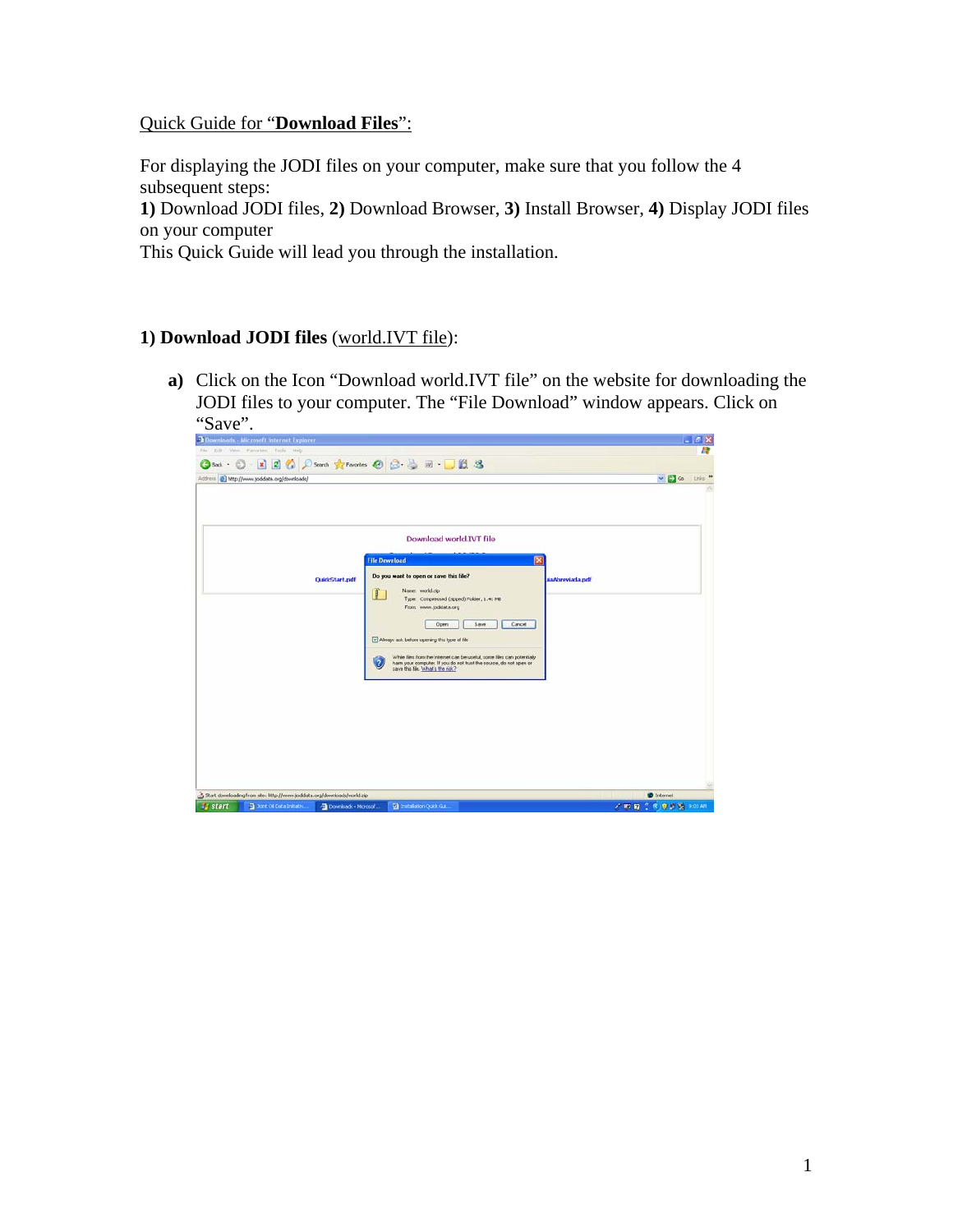**b)** The "Save As" window appears. Use the windows upper scrollbar "Save in:" for choosing the directory on your computer in which you want to download the file. (E.g. choose "Desktop".) Then click "Save".

| Downloads - Microsoft Internet Explorer                            |                                                |                                           |                                          |                |           | $ 6$ $x$               |
|--------------------------------------------------------------------|------------------------------------------------|-------------------------------------------|------------------------------------------|----------------|-----------|------------------------|
| File Edit Very Payontes Tuck                                       |                                                |                                           |                                          |                |           |                        |
| <b>OF O BBC Down growth ⊙ BB BBB</b>                               |                                                |                                           |                                          |                |           |                        |
| Address @ http://www.jodidata.org/downloads/                       |                                                |                                           |                                          |                |           | $v = 60$ Links $^{10}$ |
|                                                                    |                                                |                                           |                                          |                |           |                        |
|                                                                    |                                                |                                           |                                          |                |           |                        |
|                                                                    |                                                |                                           |                                          |                |           |                        |
|                                                                    |                                                |                                           |                                          |                |           |                        |
|                                                                    |                                                |                                           | Download world.IVT file                  |                |           |                        |
|                                                                    |                                                |                                           |                                          |                |           |                        |
|                                                                    | <b>File Download</b>                           |                                           | Download Bevond 20/20 Browser<br>$-18$   |                |           |                        |
| <b>QuickStart.pdf</b>                                              | Save As                                        |                                           |                                          |                | <b>7X</b> |                        |
|                                                                    | $O$ $0$ $O$ $O$<br>Save in 1 Decktop<br>$\sim$ |                                           |                                          |                |           |                        |
|                                                                    |                                                | My Recent Documents                       |                                          |                |           |                        |
|                                                                    | G                                              | Desktop<br>My Documents                   |                                          |                |           |                        |
|                                                                    | My Recent<br>Documents                         | My Computer                               |                                          |                |           |                        |
|                                                                    |                                                | 显 3H Floppy (A:)<br>Ca Local Disk (C:)    |                                          |                |           |                        |
|                                                                    | C                                              | JODI SAFeb 07 (D:)                        | EFS Data on Tefa-data' (K)               |                |           |                        |
|                                                                    | Desktop                                        | My Network Places                         |                                          |                |           |                        |
|                                                                    | S.                                             | algemein                                  | all relevant presentations in one folder |                |           |                        |
|                                                                    | My Documents                                   | <b>B2020Browser</b>                       | Hamonized Presentations                  |                |           |                        |
|                                                                    |                                                | New Folder                                |                                          |                |           |                        |
|                                                                    | ųВ                                             | NEW J001 Homepage                         | not relevant presentations               |                |           |                        |
|                                                                    | My Computer                                    | PowerPoint Proposals<br>powerpoint that 1 |                                          |                |           |                        |
|                                                                    |                                                | relevant presentations<br>File name:      | world                                    | $\mathbf{v}_1$ | Save      |                        |
|                                                                    |                                                |                                           |                                          | v.             | Cancel    |                        |
|                                                                    | My Network                                     | Save as type:                             | Compressed (zpped) Folder                |                |           |                        |
|                                                                    |                                                |                                           |                                          |                |           |                        |
|                                                                    |                                                |                                           |                                          |                |           |                        |
|                                                                    |                                                |                                           |                                          |                |           |                        |
| a) Done                                                            |                                                |                                           |                                          |                |           | <b>D</b> Internet      |
| <b>istart</b><br>To Joint Of Data Initiativ<br>Downloads - Morosof | E File Download                                |                                           | <b>Ca</b> Installation Quick Guine       |                |           | <b>ZERCROSS HIM</b>    |

**c)** After the download process is completed, close the "File Download" window. All the JODI data is now saved on your computer. For displaying this data you have yet to download the "Beyond 20/20 Browser".<br>Decorate international Explorer

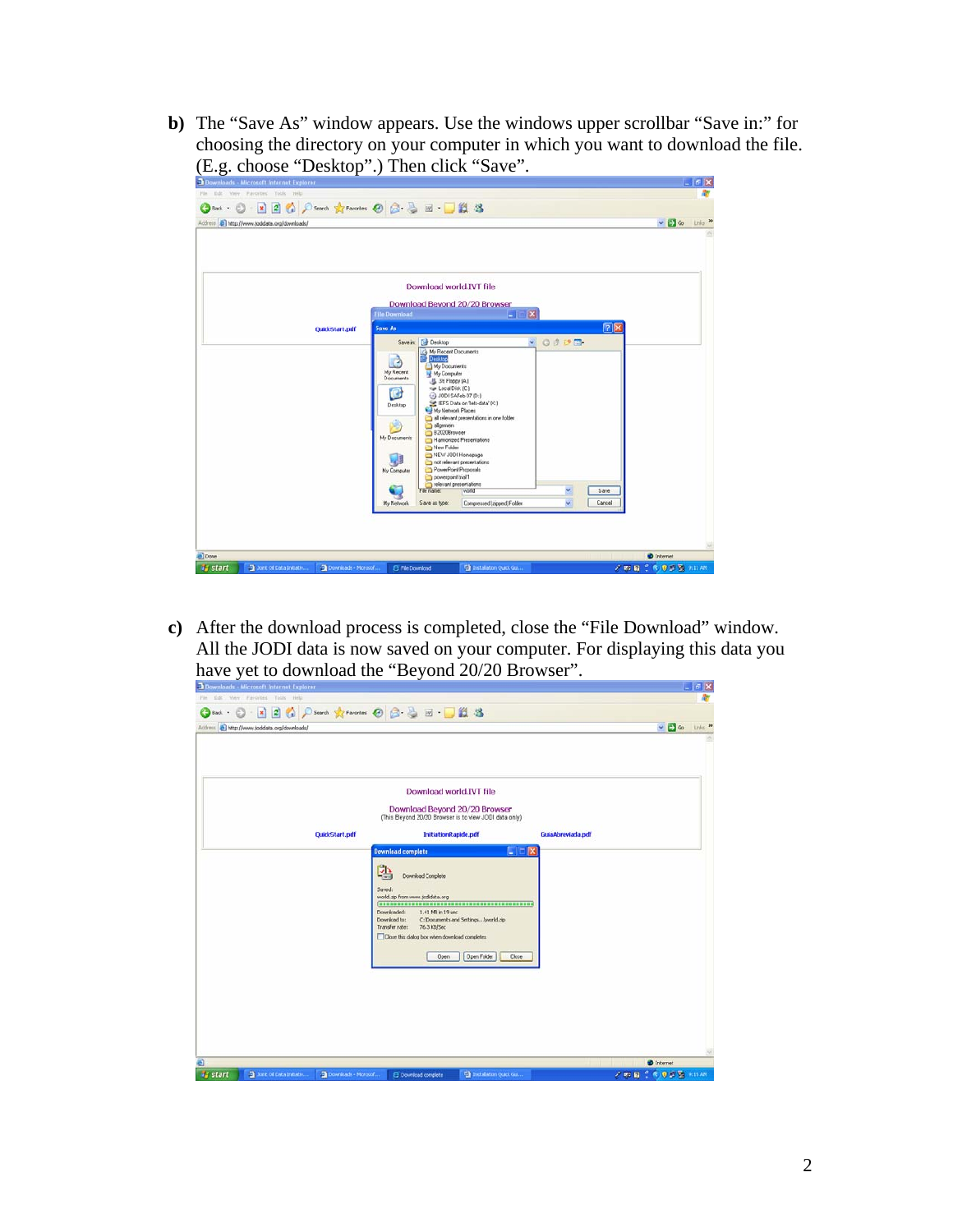## **2) Download Browser** (Beyond 20/20 Browser):

**a)** Click on the Icon "Download Beyond 20/20 Browser" on the website for downloading the browser to your computer. The "File Download" window appears. Click on "Save".

| Downloads - Microsoft Internet Explorer                           |                                                                                                                                                                                                                                                                                                                                                                                                                                                       | $ 6$ X                                   |
|-------------------------------------------------------------------|-------------------------------------------------------------------------------------------------------------------------------------------------------------------------------------------------------------------------------------------------------------------------------------------------------------------------------------------------------------------------------------------------------------------------------------------------------|------------------------------------------|
| File Edit View Favorites Tools Help                               |                                                                                                                                                                                                                                                                                                                                                                                                                                                       |                                          |
|                                                                   |                                                                                                                                                                                                                                                                                                                                                                                                                                                       |                                          |
| Address @ http://www.jodidata.org/downloads/                      |                                                                                                                                                                                                                                                                                                                                                                                                                                                       | $\sim$ $\Box$ $\omega$<br>Links <b>W</b> |
| QuickStart.pdf                                                    | Download world.IVT file<br>Download Bevond 20/20 Browser<br><b>File Download - Security Warning</b><br>Do you want to run or save this file?<br>Name: E2020Browser.exe<br>Type: Application, 21.3 MB<br>From: www.jodidata.org<br>Run<br>Save<br>Cancel<br>While files from the Internet can be useful, this file type can<br>u<br>potentially harm your computer. If you do not trust the source, do not run or save this software. What's the risk? | ×<br>aAbreviada.pdf                      |
| e)                                                                |                                                                                                                                                                                                                                                                                                                                                                                                                                                       | to Internet                              |
| <b>Start</b><br>3 Joint Oil Data Initiativ<br>Downloads - Moresof | <b>Co</b> Installation Qualk Gal<br>E Fle Download                                                                                                                                                                                                                                                                                                                                                                                                    | <b>2 m m f を 0 m W 9:20 AM</b>           |

**b)** The "Save As" window appears. Use the windows upper scrollbar "Save in:" for choosing the directory on your computer in which you want to download the file. (E.g. choose "Desktop".) Then click "Save".

| <b>Orbot · ① × 2 ② △ ○ South 女 Forcetos ④ △ △ 三 ■ ■ ■ ② 名</b><br>Address @ http://www.jodidata.org/downloads/ |                                                                                                                                                                                                  | $\sim$ $\Box$ Go Links $^{10}$ |
|---------------------------------------------------------------------------------------------------------------|--------------------------------------------------------------------------------------------------------------------------------------------------------------------------------------------------|--------------------------------|
|                                                                                                               |                                                                                                                                                                                                  |                                |
|                                                                                                               | Download world.IVT file                                                                                                                                                                          |                                |
| QuickStart.pdf                                                                                                | Download Bevond 20/20 Browser<br>$ \mathbf{X}$<br><b>File Download</b><br><b>Save As</b>                                                                                                         | 2 <sup>8</sup>                 |
|                                                                                                               | $\times$ 0000<br>Save in: Desktop<br>My Recent Documents<br>Dealitop<br>E A<br>My Documents<br>My Recent<br>My Computer<br><b>Documents</b>                                                      |                                |
|                                                                                                               | 进 3% Floppy (A)<br>Car Local Disk (C:)<br>G<br>+3 JODI SAFeb 07 (D:)<br>EFS Data on Tele-data' DC1<br>Desktop<br>My Network Places<br>all relevant presentations in one folder<br>Ś,<br>algemein |                                |
|                                                                                                               | B2020Browser<br>My Documents<br>Hamonized Presentations<br>New Folder<br>NEW JODI Homepage<br>ų<br>not relevant presentations<br>PowerPoint Proposals<br>My Computer                             |                                |
|                                                                                                               | powerpoint trial 1<br>relevant presentations<br><b>B2020Browser</b><br>$\sim$<br>File rutine:<br>$\mathbf{v}$<br>My Network<br>Save as type:<br>Application                                      | Save:<br>Cancel                |
|                                                                                                               |                                                                                                                                                                                                  |                                |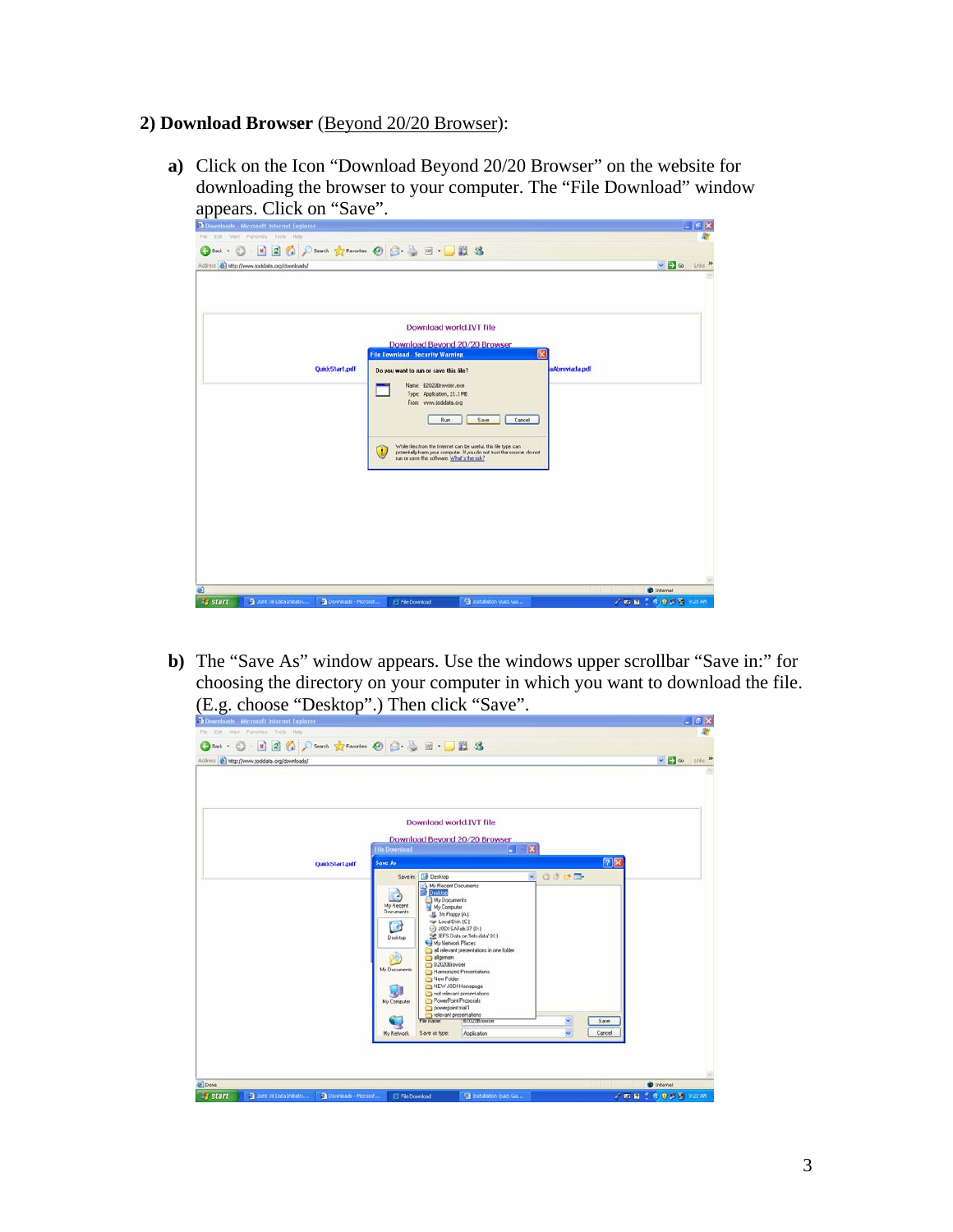**d)** After the download process is completed, click "Run" for unzipping the compressed browser files. As all files are automatically marked, just click "Extract". Now the message "All files have been extracted" appears.



- **3) Install Browser** (Beyond 20/20 Browser):
	- **a)** Double-click the "B2020Browser" folder. The folder is in the directory in which you have before downloaded it. (E.g. "Desktop")

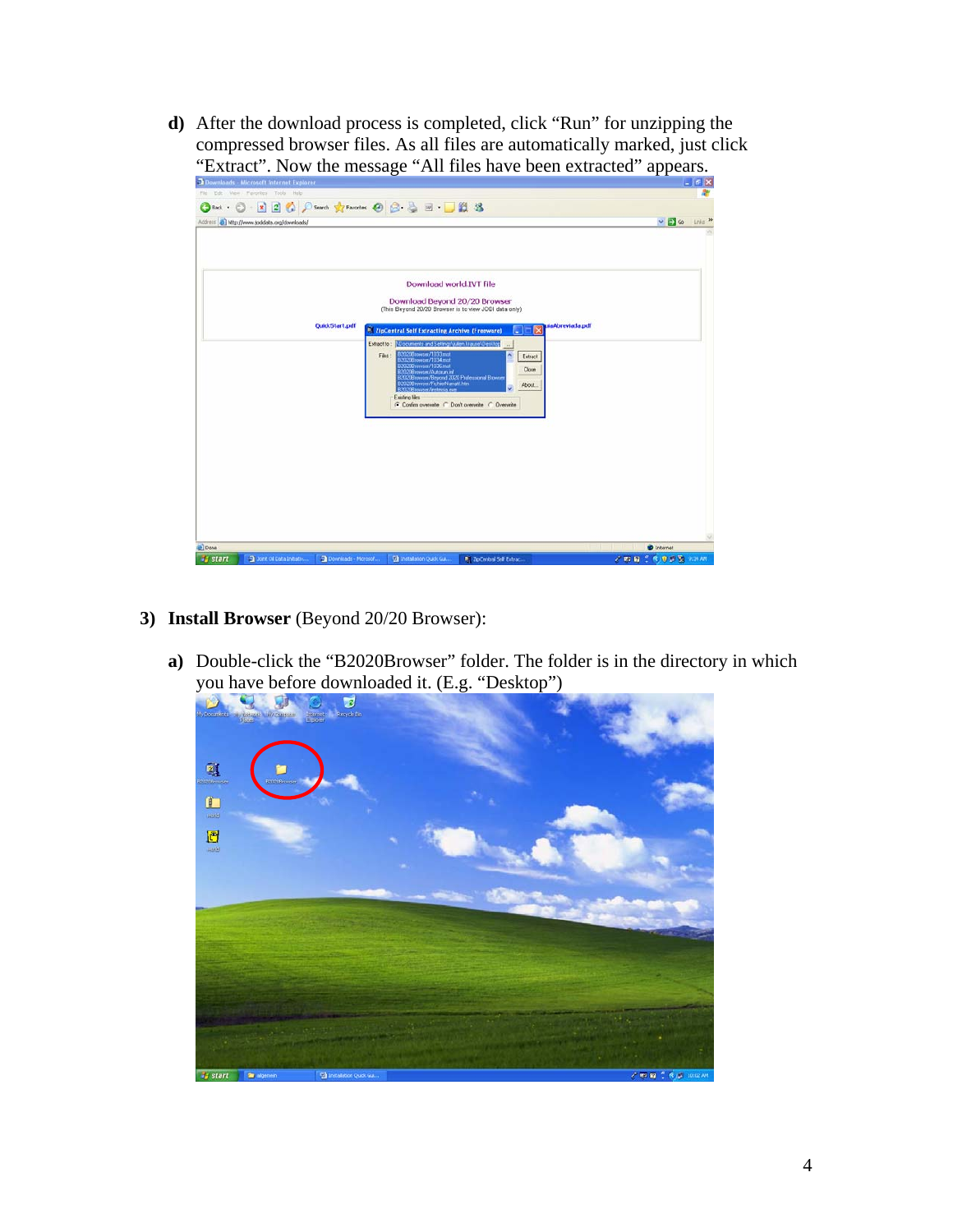**b)** Double-click the Icon "Setup". Choose your preferred language. Click "OK".

- **c)** Click "Next" for continuing the installation.
- **d)** After reading the appearing "License Agreement", mark the sentence "I accept the terms in the license agreement". Then click "Next".

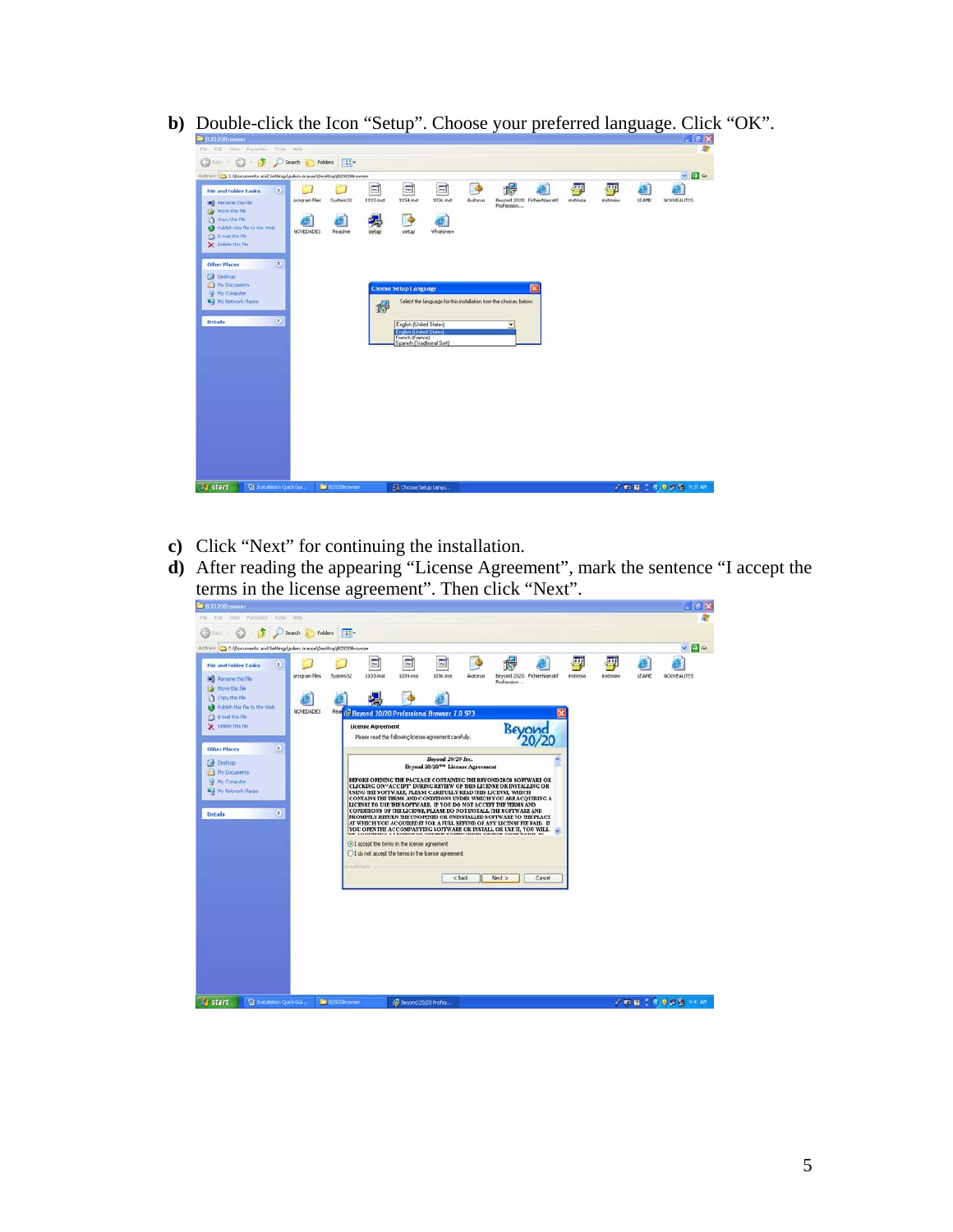- Elle Edit Yew Insert Format Iools Table Window Help  $\cdot$  8 **DURRAPEGEES**  $\bullet$  $\alpha$  $\frac{1}{2}$ Beyond 20/20 Professional Browser 7.0 SP3 **Beyond** Setup Type<br>Choose the setup type that best suits your needs .<br>Please select a setup type  $\odot$  Con 禮 All pro an features will be installed. (Requires the most disk  $OCus$ 碍 Choose which program features you want installed and where they<br>will be installed. Recommended for advanced users. <Back Next> Cancel  $4)$ I<br>
Note that you have downloaded in the beginning to your<br>
computer. The folder is in the directory in which you have before downloaded it.<br>
(E.g. "Deiktop")<br>
(Director") in which you have before downloaded it.<br>
(Director" 5/5 At 5.4" Ln 6 Col 1 English (U.S. Gall ■四門名曲 m **I** all
- **e**) Click "Next" for choosing the complete installation. Click "Install".

**f)** After the installation is finished, just click "Finish". You can now close the browser folder.